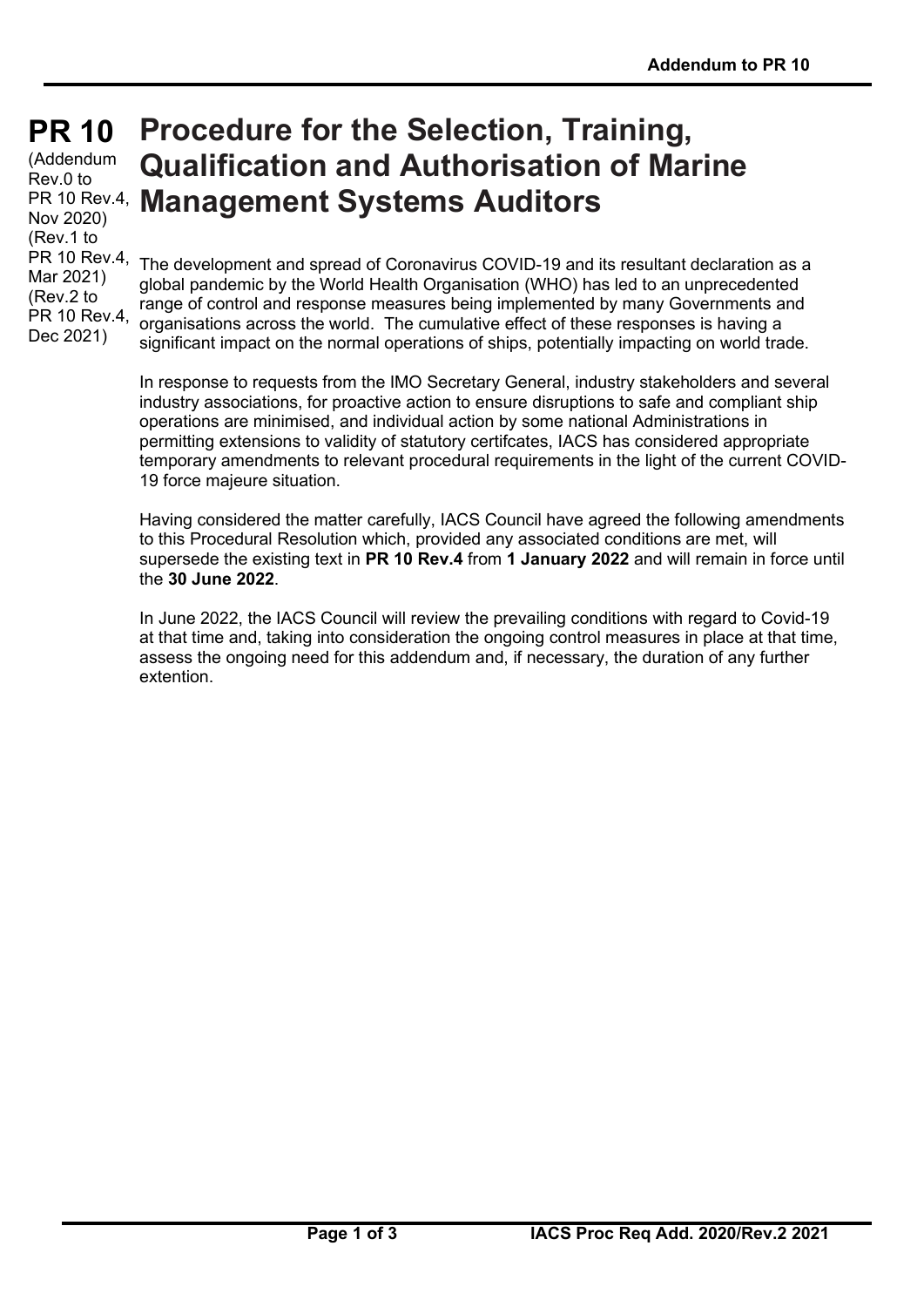#### **PR 10 Addendum Notice to PR 10**

(cont)

For the duration as shown in the validity section below, Paragraph 4, 6 & 9 in this document overrides that shown in PR 10 Rev.4

## **4. Theoretical training**

4.2 A minimum of ten (10) days of theoretical training shall be provided. Where appropriate, some elements may be delivered by means such as distance learning and elearning. One day of distance or e-learning is considered equivalent to one day of classroom training. However, at least fifty percent of the total theoretical training days shall be classroom-based in order to allow for discussion and debate and to allow candidates to benefit from the experience of the trainer. The training may be modular in structure, in which case the period over which the theoretical training is delivered must not exceed twelve (12) months.

In case of extraordinary circumstances beyond the control of the Society, "at least fifty percent of the total theoretical training days shall be classroom-based" may not be possible to carry out. Distance learning or e-learning based on modern network technique which has the function to allow discussion and debate between trainees and trainers, could be considered equivalent to the classroom-based training.

Records of the equivalence shall be maintained by the Society.

#### **6. Practical training**

6.1 A person authorised to carry out ISM and ISPS audits must have completed at least five (5) training audits under supervision and in accordance with the following criteria:

- 1. At least four (4) of the audits must be ISM audits.
- 2. At least one (1) of the ISM audits must be a company audit.
- 3. At least one (1) of the ISM audits must be a shipboard audit.
- 4. At least one (1) of the audits must be an ISPS audit.
- 5. The training audits may be initial, renewal, annual or intermediate. Additional audits may be used, but only when they are full scoped audits covering all elements of the applicable Code and the relevant management system.
- 6. All training audits must be completed under the supervision of suitably qualified and experienced auditors. Levels of participation of the trainee auditor may vary as training progresses, and shall be concluded in the trainee demonstrating the ability to plan, conduct and report an audit independently. The number of trainees participating in any training audit shall not exceed two (2).
- 7. All training audits must be completed within twenty-four (24) months of the end of the theoretical training. Where this is not achieved for any reason, each Classification Society shall document the additional measures taken in order to complete the training.